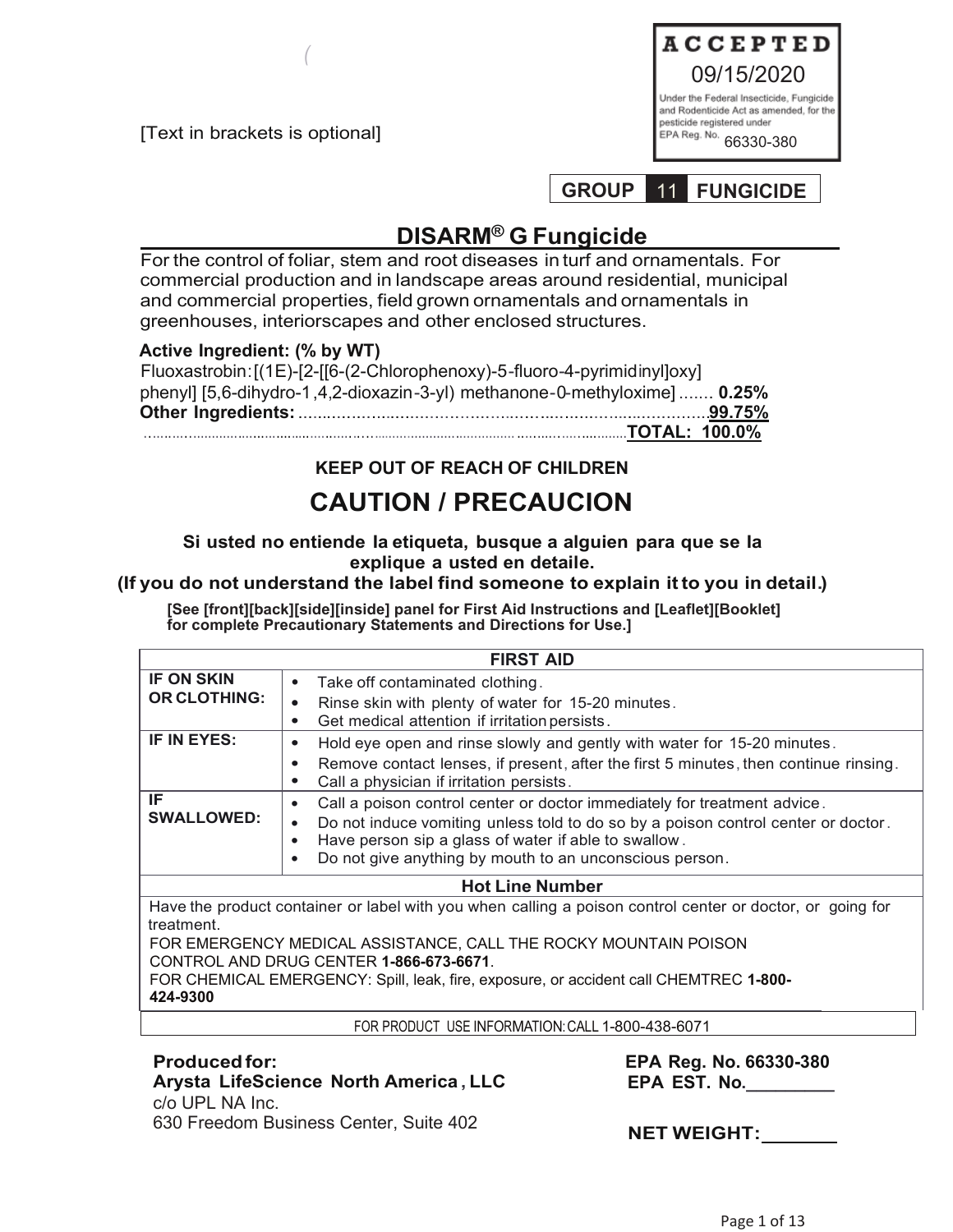## **PRECAUTIONARY STATEMENTS**

*(*

### **HAZARDS TO HUMANS AND DOMESTIC ANIMALS**

**CAUTION:** Causes moderate eye irritation. Harmful if swallowed or absorbed through skin. Avoid contact with skin, eyes or clothing. Wear protective eye wear. Wash thoroughly with soap and water after handling and before eating, drinking , chewing gum, or using tobacco.

### **PERSONAL PROTECTIVE EQUIPMENT (PPE)**

Applicators and other handlers must wear long-sleeved shirt and long pants, shoes plus socks, and chemical resistant gloves made of any waterproof material, such as nitrile, butyl, neoprene and/or barrier laminate. These are only some of the glove materials that are chemically resistant to this product.

### **User Safety Requirements**

Discard clothing and other absorbent materials that have been drenched or heavily contaminated with this product's concentrate. Do not reuse them . Follow manufacturer 's instructions for cleaning/maintaining PPE. If there are no such instructions for washables , use detergent and hot water . Keep and wash PPE separately from other laundry.

### **ENGINEERING CONTROLS STATEMENT**

When handlers use closed systems, enclosed cabs, or aircraft in a manner that meets the requirements listed in the Worker Protection Standard (WPS) for agricultural pesticides [40 CFR 170.240 (d) (4-6)], the handler PPE requirements may be reduced or modified as specified in the WPS .

## **USER SAFETY RECOMMENDATIONS:**

Users should:

- Wash thoroughly with soap and water after handling and before eating , drinking , chewing gum, using tobacco or using the toilet.
- Remove clothing/PPE immediately if pesticide gets inside. Then wash thoroughly and put on clean clothing.
- Remove PPE immediately after handling this product. Wash the outside of gloves before removing .As soon as possible, wash thoroughly and change into clean clothing.

## **ENVIRONMENTAL HAZARDS**

This pesticide is toxic to fish and aquatic invertebrates . Drift and runoff may be hazardous to aquatic organisms in water adjacent to treated areas. The active ingredient in this product can be persistent for several months or longer. Do not apply directly to water or to areas where surface water is present or to intertidal areas below the mean high-water mark, or other sensitive areas that may be exposed to spray drift. Do not contaminate water when disposing of equipment washwater or rinsate.

## **DIRECTIONS FOR USE**

**It is a violation of Federal law to use this product in a manner inconsistent with its labeling.**

Do not apply this product in a way that will contact workers or other persons , either directly or through drift. Only protected handlers may be in the area during application . For any requirements specific to your State or Tribe , consult the agency responsible for pesticide regulation.

For use to control diseases in ornamentals and turf on sod farms , golf courses, lawns and landscape areas around residential, institutional, public, commercial and industrial buildings, parks, recreational areas and athletic fields . **Disarm G Fungicide** can also be used for control of diseases in the production of ornamentals in field grown ornamentals , greenhouses , commercial interiorscapes , and other enclosed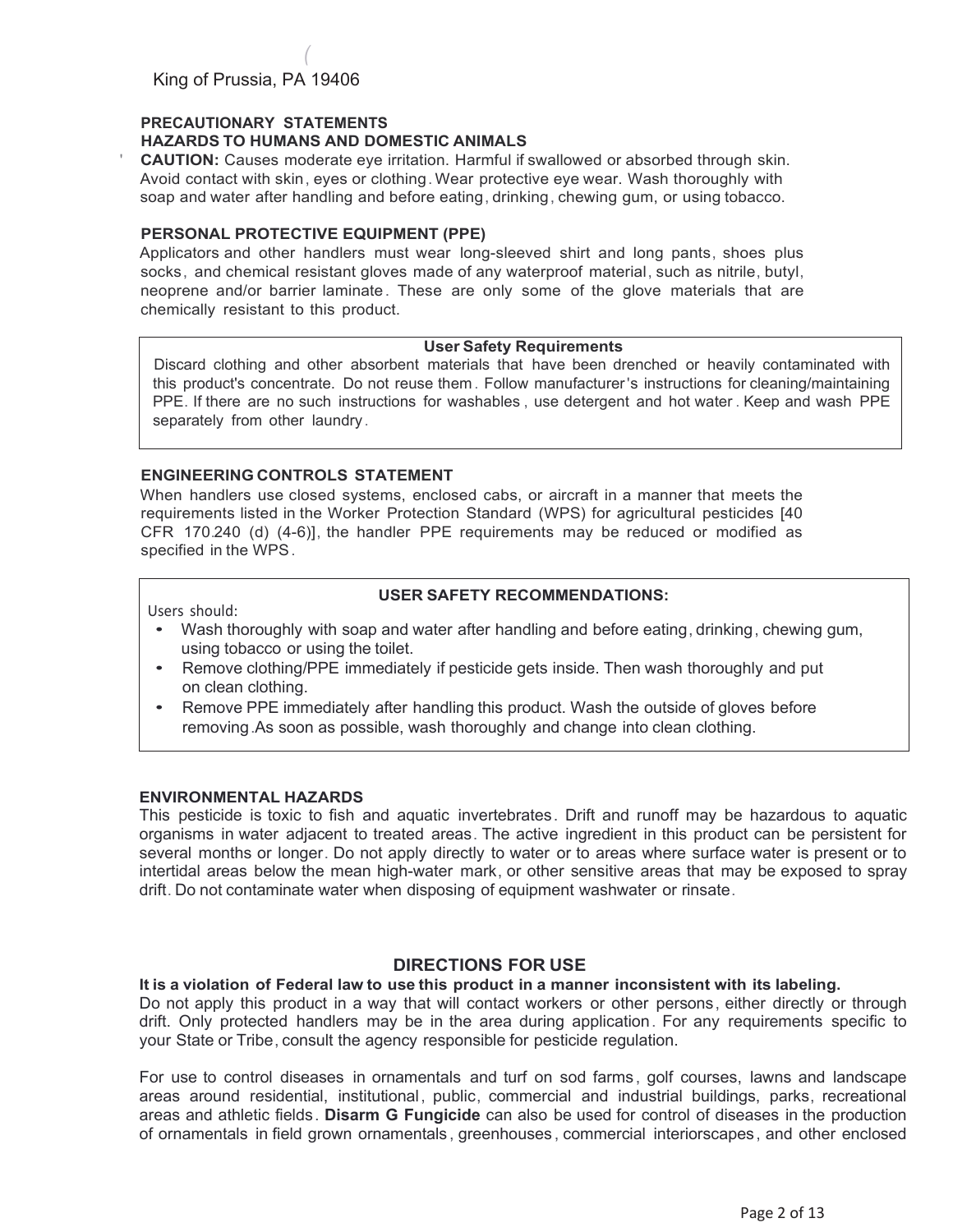structures .

[Language in brackets within the Directions For Use is optional text specific to the State of California.]

## **AGRICULTURAL USE REQUIREMENTS**

Use this product only in accordance with its labeling and with the Worker Protection Standard , 40 CFR part 170. This Standard contains requirements for the protection of agricultural workers on farms , forests, nurseries, and greenhouses, and handlers of agricultural pesticides. It contains requirements for training, decontamination , notification , and emergency assistance . It also contains specific instructions and exceptions pertaining to the statements on this label about personal protective equipment (PPE), notification to workers, and restricted-entry interval. The requirements in this box only apply to uses of this product that are covered by the Worker Protection Standard . .

Do not enter or allow worker entry into treated areas during the restricted-entry interval (REI) of 12 hours.

PPE required for early entry to treated areas that is permitted under the Worker Protection Standard

and that involves contact with anything that has been treated, such as plants, soil, or water is:

- Long-sleeved shirt and long pants or coveralls;
- Shoes plus socks; and

*(*

• Chemical resistant gloves made of any waterproof material, such as nitrile, butyl, neoprene, and *I* or barrier laminate .

#### **NON-AGRICULTURAL USE REQUIREMENTS**

The requirements in this box apply to uses of this product that are not within the scope of the Worker Protection Standard for agricultural pesticides (40 CFR Part 170). The WPS applies when this product is used to produce agricultural plants on farms , forests, nurseries , or greenhouses .

Keep children and pets out of treated area until dust has settled

## **PRODUCT INFORMATION**

.

**DISARM® G Fungicide** is a broad-spectrum xylem systemic fungicide for the control of certain diseases in turf and ornamentals . **DISARM G Fungicide** works by interfering with respiration in plant-pathogenic fungi , and is a potent inhibitor of spore germination and mycelial growth. The active ingredient, fluoxastrobin, moves rapidly into green tissue via translaminar and xylem movement. Roots of plants take up the active ingredient where it is translocated throughout the xylem of plants to provide internal inhibition of fungal growth and protect the plant from new infections. The broad spectrum of activity of **DISARM G Fungicide** makes it an excellent choice as the foundation fungicide for turf and ornamental disease management programs . Other labeled fungicides can be used in alternation with **DISARM G Fungicide** to cover all the major fungal diseases that attack most, if not all, major turfgrass and ornamental species .

**UNDER CERTAIN CONDITIONS CONDUCIVE TO EXTENDED INFECTION PERIODS, ADDITIONAL FUNGICIDE APPLICATIONS BEYOND THE NUMBER ALLOWED BY THIS LABEL MAY BE NEEDED. UNDER THESE CONDITIONS, USE ANOTHER FUNGICIDE REGISTERED FOR THE DISEASE.**

#### **RESISTANCE MANAGEMENT**

The active ingredient in **DISARM G Fungicide** (fluoxastrobin) belongs to the strobilurin class of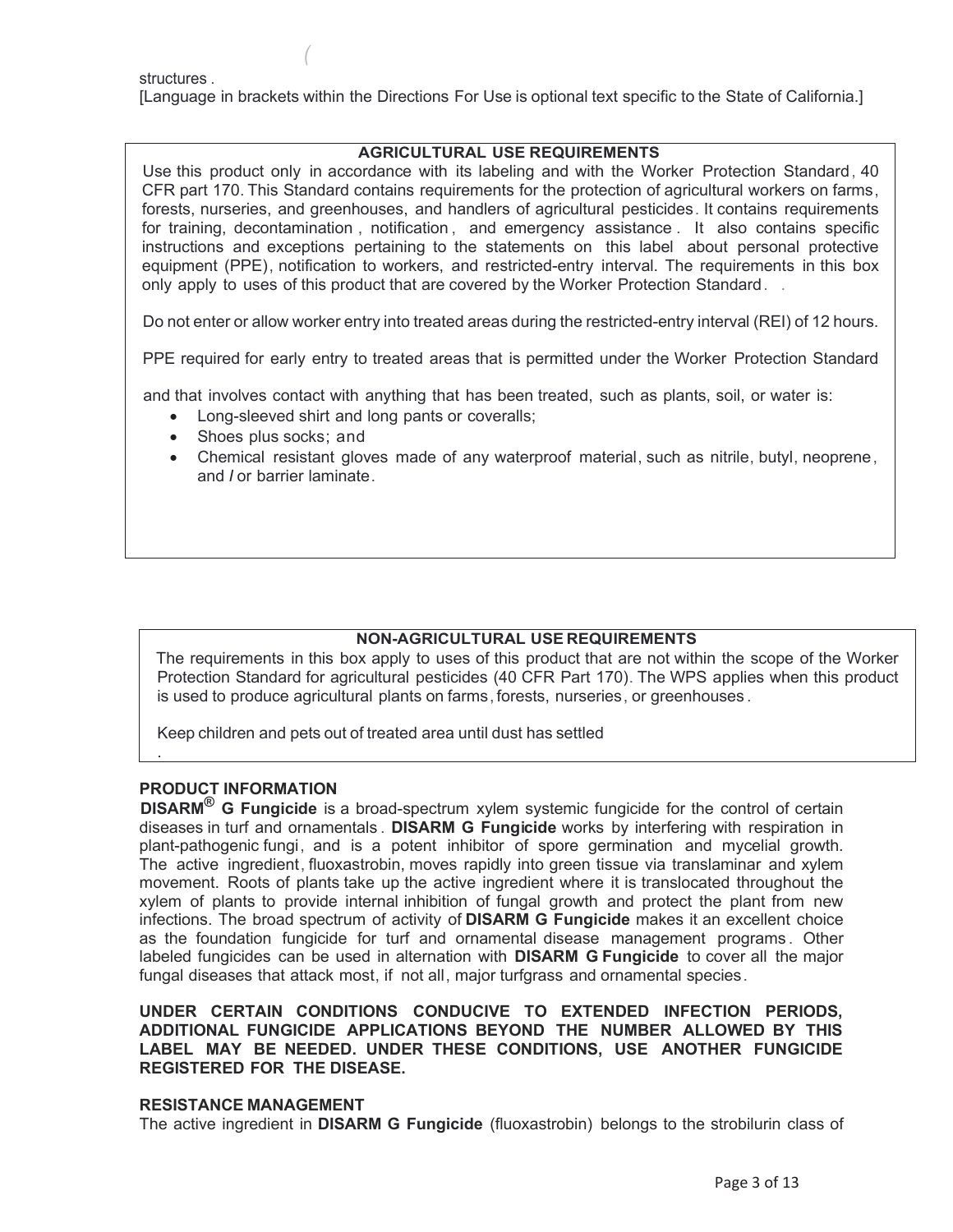chemistry which exhibits no known cross-resistance to other chemical classes including sterol inhibitors, dicarboximides , benzimidazoles , anilinopyrimidines , or phenylamides. Fluoxastrobin exhibits cross- resistance to other Qol fungicides , such as: trifloxystrobin, azoxystrobin, and kresoxim-methyl (Group 11 fungicides) . Certain fungal pathogens are known to develop resistance to products with the same mode of action when used repeatedly . Because resistance development cannot be predicted, the use of this product should conform to resistance management strategies established for turf. Such strategies may include rotating and/or using in combination with products having different modes of action, or limiting the total number of applications per season. Arysta LifeScience encourages responsible resistance management to ensure effective long-term control of the fungal diseases on this label.

It is the pesticide user's responsibility to ensure that all products are registered for the intended use. Read and follow the applicable restrictions and limitations and directions for use on all product labels involved when using combination products. Users must follow the most restrictive directions for use and precautionary statements of each combination product. If using DISARM GFUNGICIDE in a combination mixture, observe all directions for use, crop/sites, use rates, dilution ratios, precautions, and limitations, which appear on each product label. No label dosage rate may be exceeded, and the most restrictive label precautions and limitations must be followed. This product must not be mixed with any product that prohibits such mixing. Combination mixtures or application of other products referenced on this label are permitted only in those states in which the referenced products are registered.

The crop safety of all potential product combinations including additives and other pesticides on all crops has not been tested. Before applying any product combination not specifically recommended on this label, confirm the safety of the tank mixture to the target crop by applying to a small area and in accordance with label instructions for the target crop.

Follow specific recommendations that limit the total number of applications on turf and the required alternations with fungicides from other resistance management groups. In situations requiring multiple fungicide applications , develop season-long spray programs for using Group 11 (Qol-containing) fungicides with the following guidelines. Turf pathogens that cause Dollar Spot, Gray Leaf Spot, Anthracnose , and Pythium Blight are known to have the capacity to develop resistant populations with the repeated use of a single fungicide or a single class of fungicide chemistry .

- 1. When using a Group 11 fungicide alone , the number of applications made for control of at risk diseases should be no more than one third of the total number of fungicide applications per season .
- 2. In programs where combinations of a Group 11 fungicide with a fungicide of another Group are utilized , the number of Group 11 fungicide applications made for control of at risk diseases should be no more than one half of the total number of fungicide applications per season.
- 3. In programs where applications of Group 11 fungicides are made with both solo products and mixtures, the number of Group 11 fungicide applications made for control of at risk diseases should be no more than one half of the total number of fungicide applications per season .

#### **Resistance-Management Recommendations**

*(*

For resistance management, DISARM® G Fungicide contains a Group 11 fungicide. Any fungal population may contain individuals naturally resistant to DISARM® G Fungicide and other Group 11 fungicides. A gradual or total loss of pest control may occur over time if these fungicides/bactericides are used repeatedly in the same fields. Appropriate resistance-management strategies should be followed.

To delay fungicide/bactericide resistance, take one or more of the following steps:

- Rotate the use of DISARM® G Fungicide or other Group 11 fungicides within a growing season sequence with different groups that control the same pathogens.
- Use in combination with fungicides from a different group that are equally effective on the target pest when such use is permitted. Use at least the minimum application rate as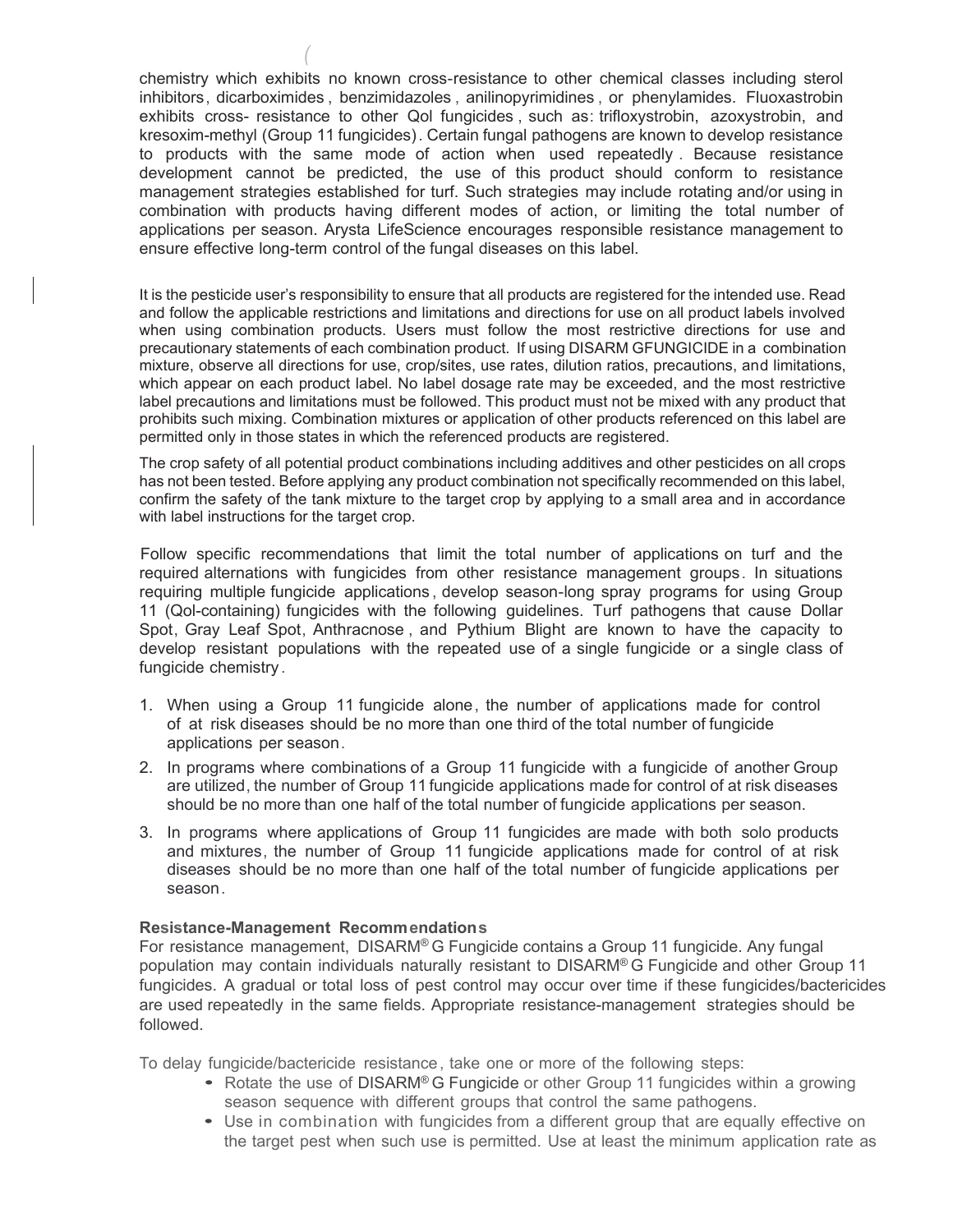labeled by the manufacturer.

*(*

- Adopt an integrated disease management program for fungicide use that includes scouting, uses historical information related to pesticide use, and crop rotation, and which considers host plant resistance, impact of environmental conditions on disease development, disease thresholds , as well as cultural, biological and other chemical control practices.
- Where possible, make use of predictive disease models to effectively time fungicide applications . Note that using predictive models alone is not sufficient to manage resistance.
- Monitor treated fungal populations for resistance development.
- Contact your local extension specialist or certified crop advisor for any additional pesticide resistance-management and/or IPM recommendations for specific crops and pathogens .
- For further information or to report suspected resistance contact UPL NA Inc. at 1-800-438- 607. You can also contact your pesticide distributor or university extension specialist to report resistance.

## **APPLICATION GUIDELINES**

Uniform application is necessary to provide good disease control. Calibrate granule application equipment before use.

## **USE DIRECTIONS FOR TURF**

**DISARM G Fungicide** provides control of many important diseases in turf including but not limited to species of Bentgrass, Kentucky Bluegrass, Annual Bluegrass , Fescue, Ryegrass, Bermudagrass, St. Augustinegrass and Zoysiagrass . **DISARM G Fungicide** should be used in conjunction with cultural practices that promote healthy, vigorous turf. These practices include nutrient management , thatch management , water management and judicious use of other pesticides .

**For use in the establishment of turfgrass from seed or in overseeding of dormant turfgrass: DISARM G Fungicide** may be used for control of certain turfgrass diseases associated with turfgrass establishment from seed. **DISARM G Fungicide** may also be used during overseeding of dormant turfgrass.

**DISARM G Fungicide** may be safely applied before or after seeding or at seedling germination and emergence to ryegrass , bentgrass , bluegrass, fescue , and other turfgrasses . Optimum application timing for control of seedling diseases is just prior to, during or just after seeding. **Rate Ranges:** Use the shorter specified application interval and/or the higher specified rate when prolonged favorable disease conditions exist.

## **DIRECTIONS FOR APPLICATION TO TURF**

|                        | <b>DISARM G Fungicide</b><br><b>Use Rates</b> |                              | <b>Retreatment</b>        |                |
|------------------------|-----------------------------------------------|------------------------------|---------------------------|----------------|
| <b>Disease Control</b> | Lb<br>Product /<br>Acre                       | Lb Product/<br>$1,000$ sq ft | <b>Interval</b><br>(days) | <b>Remarks</b> |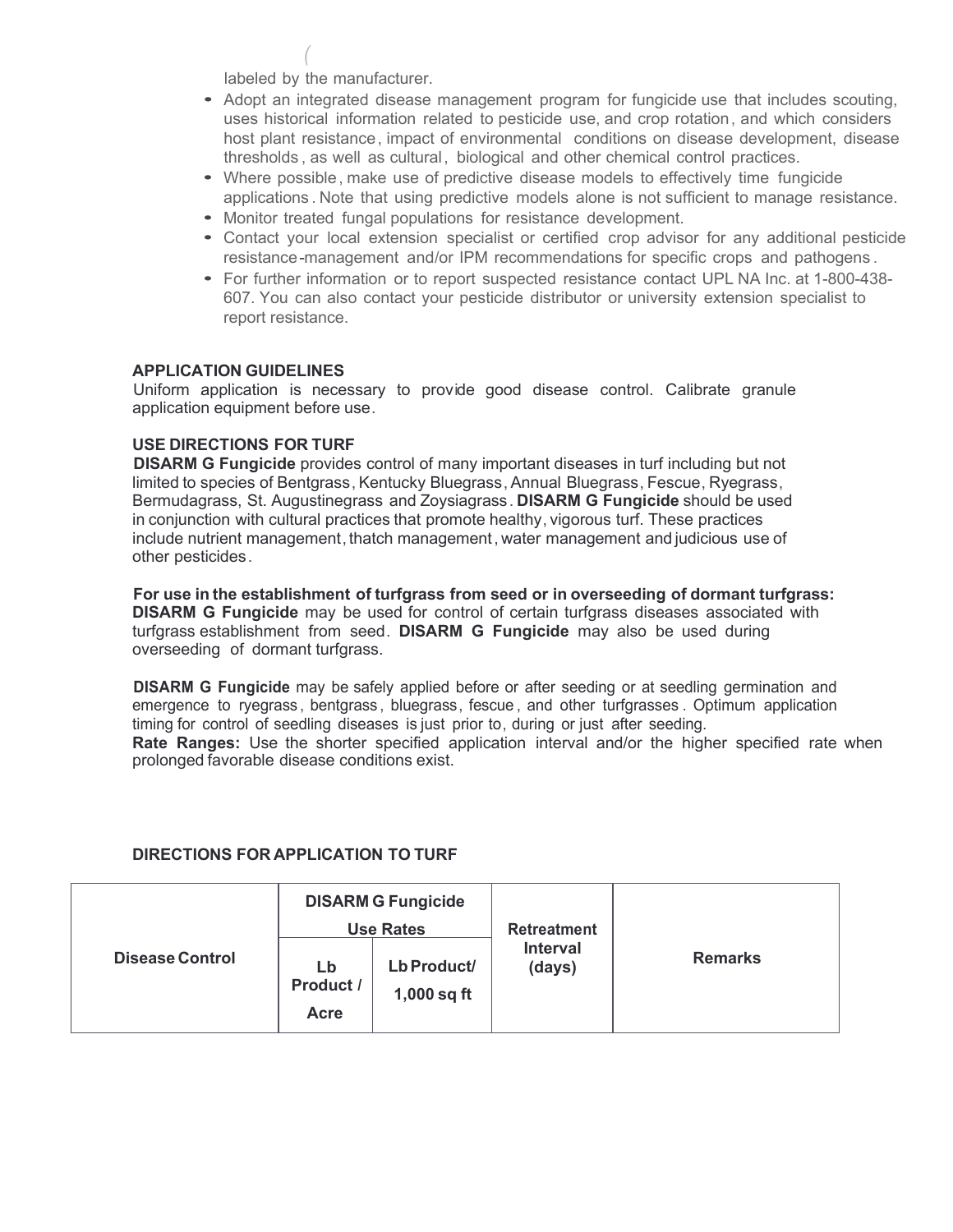| Anthracnose*<br>(Foliar Infection Phase)<br>(Colletotrichum<br>graminicola)      | 100-200 | $2.3 - 4.6$ | $14 - 28$ | Use preventatively. Begin<br>applications when conditions<br>are favorable for disease<br>development. Under severe<br>conditions use in<br>combination with another<br>fungicide labeled for control<br>of Anthracnose.                                                                                                                                      |
|----------------------------------------------------------------------------------|---------|-------------|-----------|---------------------------------------------------------------------------------------------------------------------------------------------------------------------------------------------------------------------------------------------------------------------------------------------------------------------------------------------------------------|
| Anthracnose*<br>(Crown Rot Phase)<br>(Col/etotrichum<br>graminicola)             | 100-200 | $2.3 - 4.6$ | $14 - 21$ | Use preventatively . Begin<br>applications when conditions<br>are favorable for disease<br>development. Use in<br>combination with another<br>fungicide labeled for control<br>of Anthracnose.                                                                                                                                                                |
| <b>Brown Ring/Waitea Patch</b><br>(Waitea circinata) r*J                         | 100-200 | $2.3 - 4.6$ | $14 - 28$ | Apply when conditions<br>are favorable for disease<br>development                                                                                                                                                                                                                                                                                             |
| <b>Brown Patch</b><br>(Rhizoctonia so/ani)                                       | 50-200  | $1.2 - 4.6$ | 14-28     | Apply when conditions<br>are favorable for disease<br>development.                                                                                                                                                                                                                                                                                            |
| <b>Cool Weather Brown Patch</b><br><b>Yellow Patch</b><br>(Rhizoctonia cerealis) | 100-200 | $2.3 - 4.6$ | 28        | Make one or two applications<br>in fall or when conditions are<br>favorable for disease<br>development.                                                                                                                                                                                                                                                       |
| <b>Dollar Spot*</b><br>(Sclerotinia homoeocarpa)                                 | 100-200 | $2.3 - 4.6$ | $14-21$   | <b>DISARM G Fungicide</b><br>provides preventive control of<br>light to moderate dollar spot<br>pressure when used to control<br>other diseases. Under heavy<br>dollar spot pressure or where<br>dollar spot is the only target<br>use the high rate in combination<br>with or in alternation with other<br>fungicides labeled for control of<br>Dollar Spot. |

Page 5 of 13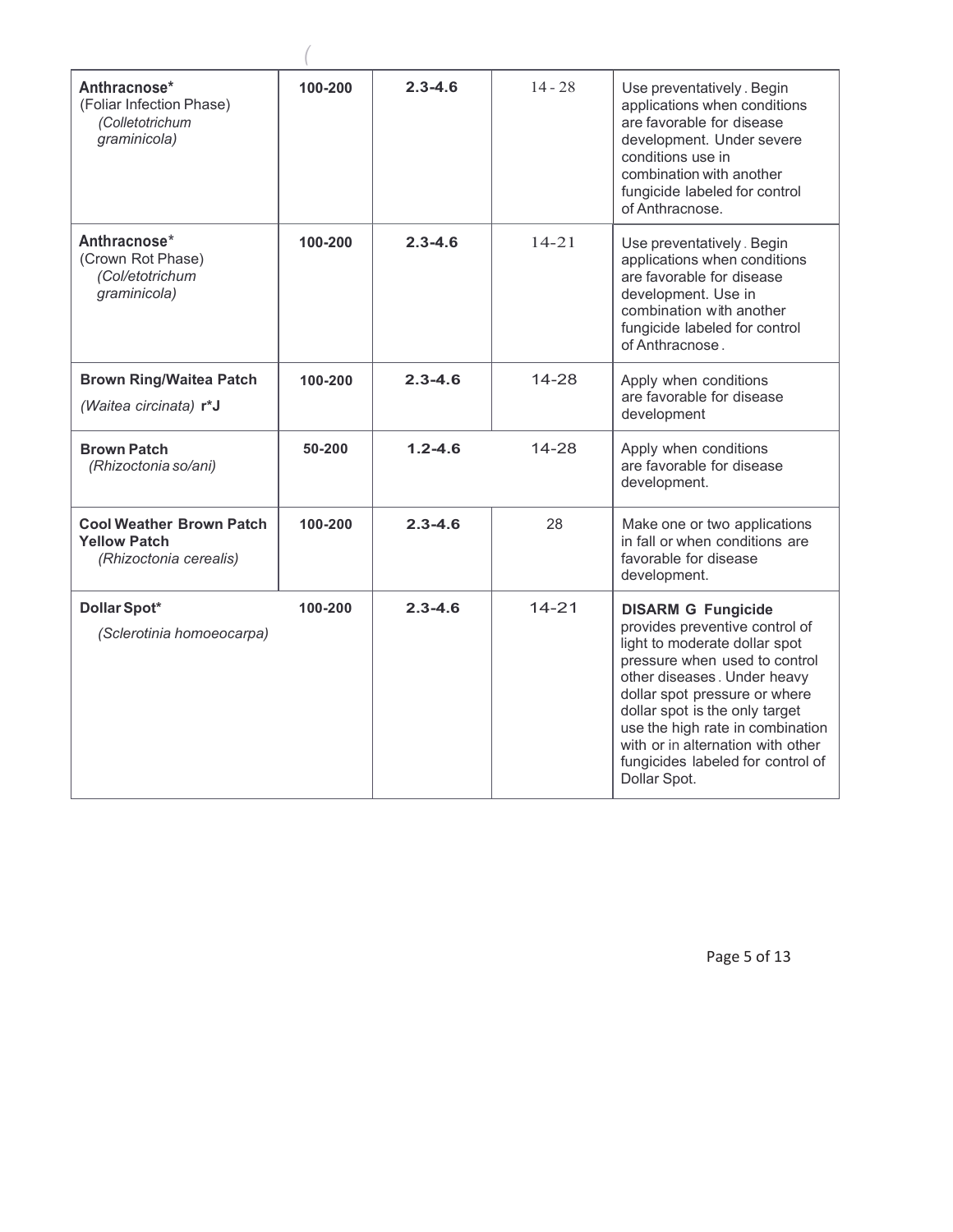|                                                           | <b>DISARM G Fungicide</b> |                              |                           |                                                                                                                                                                                                                    |  |
|-----------------------------------------------------------|---------------------------|------------------------------|---------------------------|--------------------------------------------------------------------------------------------------------------------------------------------------------------------------------------------------------------------|--|
|                                                           | <b>Use Rates</b>          |                              | <b>Retreatment</b>        |                                                                                                                                                                                                                    |  |
| <b>Disease Control</b>                                    | Lb<br>Product /<br>Acre   | Lb Product/<br>$1,000$ sq ft | <b>Interval</b><br>(days) | <b>Remarks</b>                                                                                                                                                                                                     |  |
| <b>Fairy Ring</b><br>(Basidiomycete fungi)                | 100-200                   | $2.3 - 4.6$                  | $21 - 28$                 | Apply where Fairy Rings have<br>been observed in the past or at<br>the first sign of fairy ring<br>development. Irrigate after<br>application to move the<br>fungicide into the root zone.<br>Repeat as necessary. |  |
| Gray Leaf Spot*<br>(Pyricularia grisea)                   | 100-200                   | $2.3 - 4.6$                  | $14 - 28$                 | Begin applications before<br>disease is present. Under<br>heavy disease pressure use in<br>combination with other<br>fungicides labeled for control of<br>Gray Leaf Spot.                                          |  |
| <b>Leaf Spot</b><br>(Bipolaris sorokiniana)               | 100-200                   | $2.3 - 4.6$                  | $14 - 21$                 | Apply when conditions are<br>favorable for disease<br>development.                                                                                                                                                 |  |
| <b>Melting Out</b><br>(Drechslera poae)                   | 100-200                   | $2.3 - 4.6$                  | $14 - 21$                 | Apply when conditions are<br>favorable for disease<br>development.                                                                                                                                                 |  |
| Microdochium (Fusarium)<br>Patch<br>(Microdochium nivale) | 100-200                   | $2.3 - 4.6$                  | $14 - 28$                 | Use preventatively. Begin<br>applications when conditions<br>are favorable for disease<br>infection, prior to disease<br>symptom development.                                                                      |  |
| <b>Necrotic Ring Spot</b>                                 | 150-200                   | $3.5 - 4.6$                  | $14 - 28$                 | Apply when conditions are                                                                                                                                                                                          |  |
| (Leptospheria korrae)                                     |                           |                              |                           | favorable for disease<br>development.                                                                                                                                                                              |  |
| <b>Pink Patch</b><br>(Limonomyces roseipellis)            | 100-200                   | $2.3 - 4.6$                  | 14-28                     | Apply when conditions are<br>favorable for disease<br>development.                                                                                                                                                 |  |
| <b>Powdery Mildew</b><br>(Erysiphe graminis)              | 100-200                   | $2.3 - 4.6$                  | 14-28                     | Apply at first sign of infection.<br>Repeat as necessary.                                                                                                                                                          |  |

*(*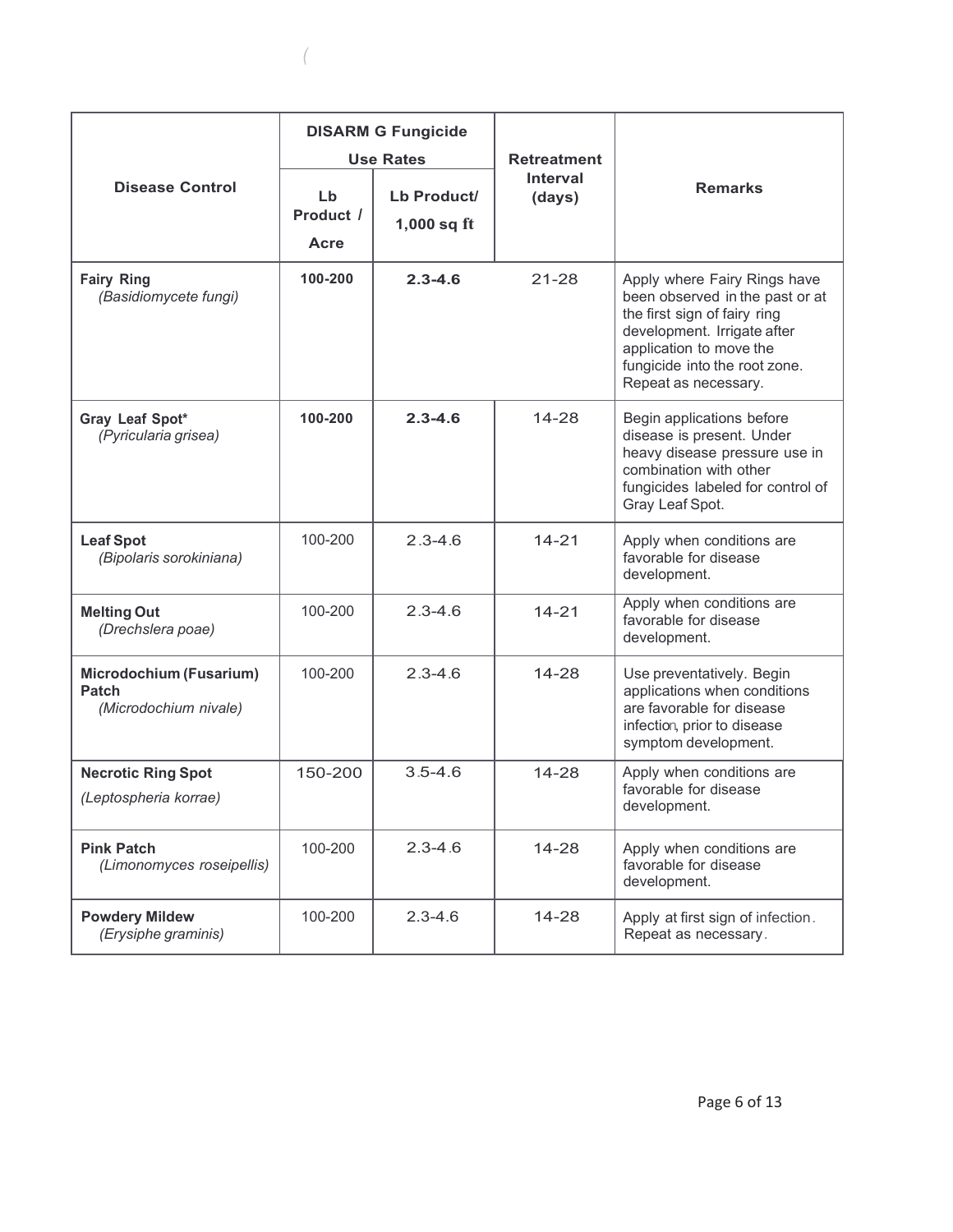|                                                 | <b>DISARM G Fungicide</b><br><b>Use Rates</b> |                              | <b>Retreatment</b>        |                                                                                                                                                                                                                                                                                                                                                                                                                                                       |  |
|-------------------------------------------------|-----------------------------------------------|------------------------------|---------------------------|-------------------------------------------------------------------------------------------------------------------------------------------------------------------------------------------------------------------------------------------------------------------------------------------------------------------------------------------------------------------------------------------------------------------------------------------------------|--|
| <b>Disease Control</b>                          | Lb<br>Product /<br>Acre                       | Lb Product/<br>$1,000$ sq ft | <b>Interval</b><br>(days) | <b>Remarks</b>                                                                                                                                                                                                                                                                                                                                                                                                                                        |  |
| Pythium Blight*<br>(Pythium<br>aphanidermatum)  | 100-200                                       | $2.3 - 4.6$                  | $7 - 14$                  | Use preventatively. Begin<br>applications when conditions<br>are favorable for disease<br>infection, prior to disease<br>symptom development. During<br>periods of prolonged favorable<br>conditions, treat on the 14-day<br>application interval. When<br>conditions are favorable for<br>heavy Pythium Blight pressure<br>use DISARM G Fungicide in<br>combination or alternation with<br>another product registered for<br>Pythium Blight control. |  |
| <b>Pythium Root Rot</b><br>(Pythium spp.J       | 100-200                                       | $2.3 - 4.6$                  | $7 - 10$                  | Apply when conditions are<br>favorable for disease<br>development.                                                                                                                                                                                                                                                                                                                                                                                    |  |
| <b>Pythium Damping Off</b><br>(Pythium spp.J    | 100-200                                       | $2.3 - 4.6$                  | $7 - 10$                  | Apply uniformly to the seed bed<br>before, during or just after<br>seeding. Lightly irrigate after<br>application. Repeat application<br>if conditions remain favorable<br>for disease.                                                                                                                                                                                                                                                               |  |
| <b>Pythium Root Dysfunction</b>                 |                                               |                              |                           | Apply when conditions are                                                                                                                                                                                                                                                                                                                                                                                                                             |  |
| (Pythium volutum)                               | 150-200                                       | 3.64.6                       | $14 - 28$                 | favorable for disease<br>development (when mean daily<br>soil temperatures are between<br>$50^{\circ}$ F and $75^{\circ}$ F).                                                                                                                                                                                                                                                                                                                         |  |
| <b>Red Thread</b><br>(Laetisaria fuciformis)    | 100-200                                       | $2.3 - 4.6$                  | $14 - 28$                 | Apply when conditions are<br>favorable for disease<br>development.                                                                                                                                                                                                                                                                                                                                                                                    |  |
| <b>Rust</b><br>(Puccinia spp.)                  | 100-200                                       | $2.3 - 4.6$                  | $14 - 28$                 | Apply at the first sign of<br>infection or when conditions are<br>favorable for disease<br>development. Repeat as<br>necessary.                                                                                                                                                                                                                                                                                                                       |  |
| <b>Snow Mold, Pink</b><br>(Microdochium nivale) | 100-200                                       | $2.3 - 4.6$                  | 28                        | Apply 1 to 2 applications prior<br>to permanent snow cover.                                                                                                                                                                                                                                                                                                                                                                                           |  |

*( (*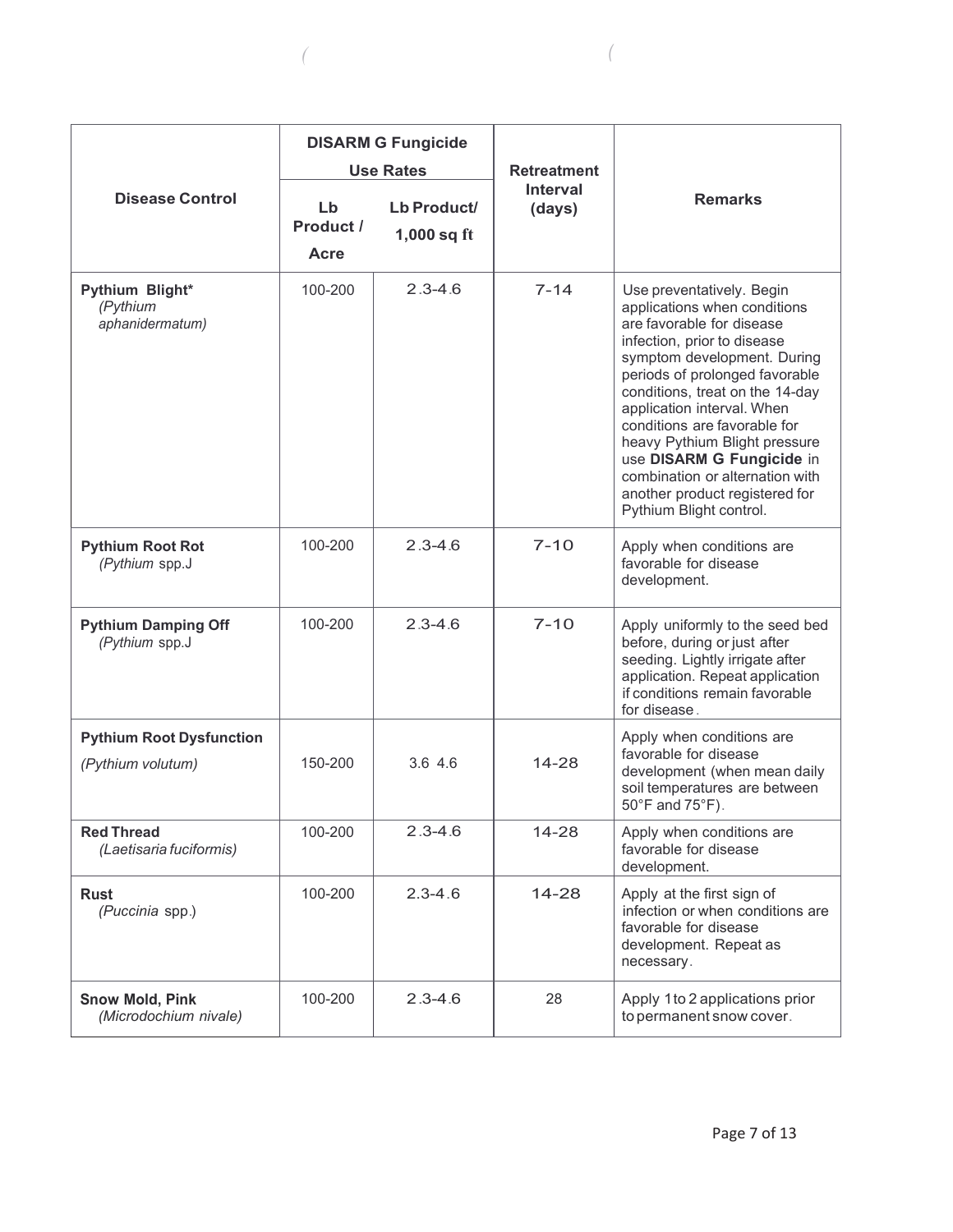| <b>Disease Control</b>                                                                                                                    | <b>DISARM G Fungicide</b><br><b>Use Rates</b><br>Lb<br>Lb Product/<br>Product / |               | <b>Retreatment</b><br><b>Interval</b><br>(days) | <b>Remarks</b>                                                                                                                                                                                                         |
|-------------------------------------------------------------------------------------------------------------------------------------------|---------------------------------------------------------------------------------|---------------|-------------------------------------------------|------------------------------------------------------------------------------------------------------------------------------------------------------------------------------------------------------------------------|
|                                                                                                                                           | Acre                                                                            | $1,000$ sq ft |                                                 |                                                                                                                                                                                                                        |
| <b>Snow Mold, Typhula Blight</b><br>(Typhula incarnata)                                                                                   | 100-200                                                                         | $2.3 - 4.6$   | 28                                              |                                                                                                                                                                                                                        |
| <b>Southern Blight</b><br>(Sclerotium rolfsii)                                                                                            | 100-200                                                                         | $2.3 - 4.6$   | 14-28                                           | Apply when conditions are<br>favorable for disease<br>development.                                                                                                                                                     |
| <b>Spring Dead Spot</b><br>(Leptosphaeria korrae)<br>or (Gaeumannomyces<br>graminis var. graminis) or<br>(Ophiosphaerella<br>herpotricha) | 100-200                                                                         | $2.3 - 4.6$   | $14 - 28$                                       | Apply 1 or 2 applications<br>approximately one month prior<br>to Bermudagrass dormancy.<br>Apply %" to W' of irrigation after<br>application.                                                                          |
| <b>Summer Patch</b><br>(Magnaporthe poae)                                                                                                 | 100-200                                                                         | $2.3 - 4.6$   | 14-28                                           | Start applications in the spring<br>when soil temperatures at 2"<br>depth reach 60 - 65° F or as<br>prescribed by local turf<br>specialists.                                                                           |
| <b>Take-All Patch</b><br>(Gaeumannomyces<br>graminis var. avenae)                                                                         | 100-200                                                                         | $2.3 - 4.6$   | 28                                              | Begin applications before<br>disease is present and continue<br>applications while conditions<br>are favorable for disease<br>development. Make two<br>applications in the spring and<br>two applications in the fall. |
| <b>Zoysia Patch</b><br>Large Patch of Zoysia<br>(Rhizoctonia so/ani and/or<br>Gaeumannomyces spp.)                                        | 100-200                                                                         | $2.3 - 4.6$   | $14 - 28$                                       | Make $1 - 2$ applications in the<br>fall before dormancy. Consult<br>with local turfgrass experts for<br>optimum timing in your area.                                                                                  |

\*See **RESISTANCE MANAGEMENT** section when using **DISARM G Fungicide** for control of these diseases .

**[\* Not for use in California]**

## **Restrictions and Other Information**

- Do not apply more than 800 lb (2.0 lb ai) of **DISARM G Fungicide** per acre per year , or no more than 4.6 lb/1,000 sq ft per application.
- There is a maximum number of 4 applications per season . Refer to the Directions for Use for the minimum retreatment interval for each disease.
- Under conditions of high disease pressure, use the higher rates, the shortest application interval or both.
- For soil-borne diseases, use sufficient water to move the active ingredient into the crown and upper root zone.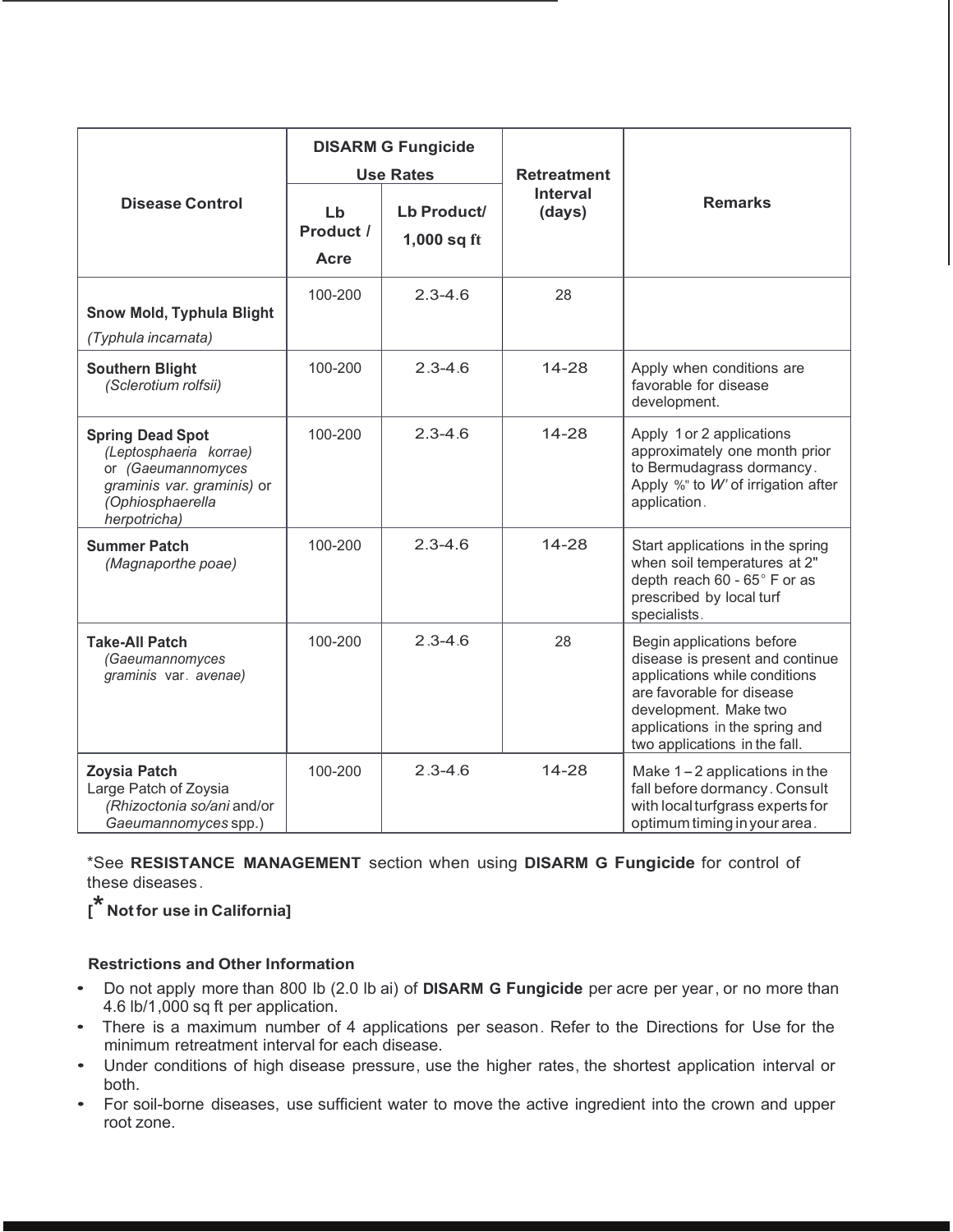#### **DIRECTIONS FOR APPLICATION TO ORNAMENTALS**

**DISARM G Fungicide** is recommended for control of certain pathogens causing foliar , root and stem diseases of ornamentals . Applications can be made to plants growing in containers , benches, flats , plugs and beds in greenhouses, shadehouses, outdoor nurseries, field plantings , retail nurseries , interiorscapes, residential , public and commercial landscape areas.

**DISARM G Fungicide** may be applied to control foliar, soilborne, seedling, and crown diseases of production ornamentals (greenhouse, shadehouse , container grown and field grown) when applied to the surface of the growing media or when incorporated into the growing mix before planting. Make applications prior to infection as healthy roots are necessary to optimize product uptake, systemic translocation and disease protection . Surface applications of **Disarm G Fungicide** are not recommended where crops are watered through subsurface or flood irrigation systems.

**For surface applications apply DISARM G Fungicide at 150-200 lb/Acre (3.5-4.6 lb/1,000 sq ft, 0.35** - **0.46 oz/100 sq ft). Under light to moderate disease pressure, use the lower rate (3.5 lb/1,000 sq ft). Use the higher rate (4.6 lb/1,000 sq ft) where disease pressure is heavy. Additional applications may be made at 28 day intervals as needed.**

**Restriction: Do not apply more than 2.2 lb active ingredient per acre per year.**

Water in after application with enough water to completely wet the growing media.

**DISARM G Fungicide** may be incorporated into the growing mix before planting. Incorporate 18 oz Disarm G (0.0028 lb ai) per cubic yard uniformly throughout the potting mix. If this treated potting mix is used a topdressing or soil amendment, do not use more than 1 cu ft of treated potting mix per 55.68 sq ft of soil surface.

**The following diseases will be controlled by surface or potting mix applications of Disarm G Fungicide.**

#### **Foliar Diseases**

**Disarm G Fungicide** will control certain foliar diseases of ornamentals when applications are made in advance of infection periods. The application must be made sufficiently in advance of foliar infection periods to allow the active ingredient to be translocated throughout the plants. Depending upon the plant species , the stage of growth and the environmental conditions, it may take 1-3 weeks for the fungicide to protect plants from foliar disease infection. The length of control will vary with the plant species and the pathogen.

Restriction: do not apply more than 2.2 lb of fluoxastrobin per acre per year.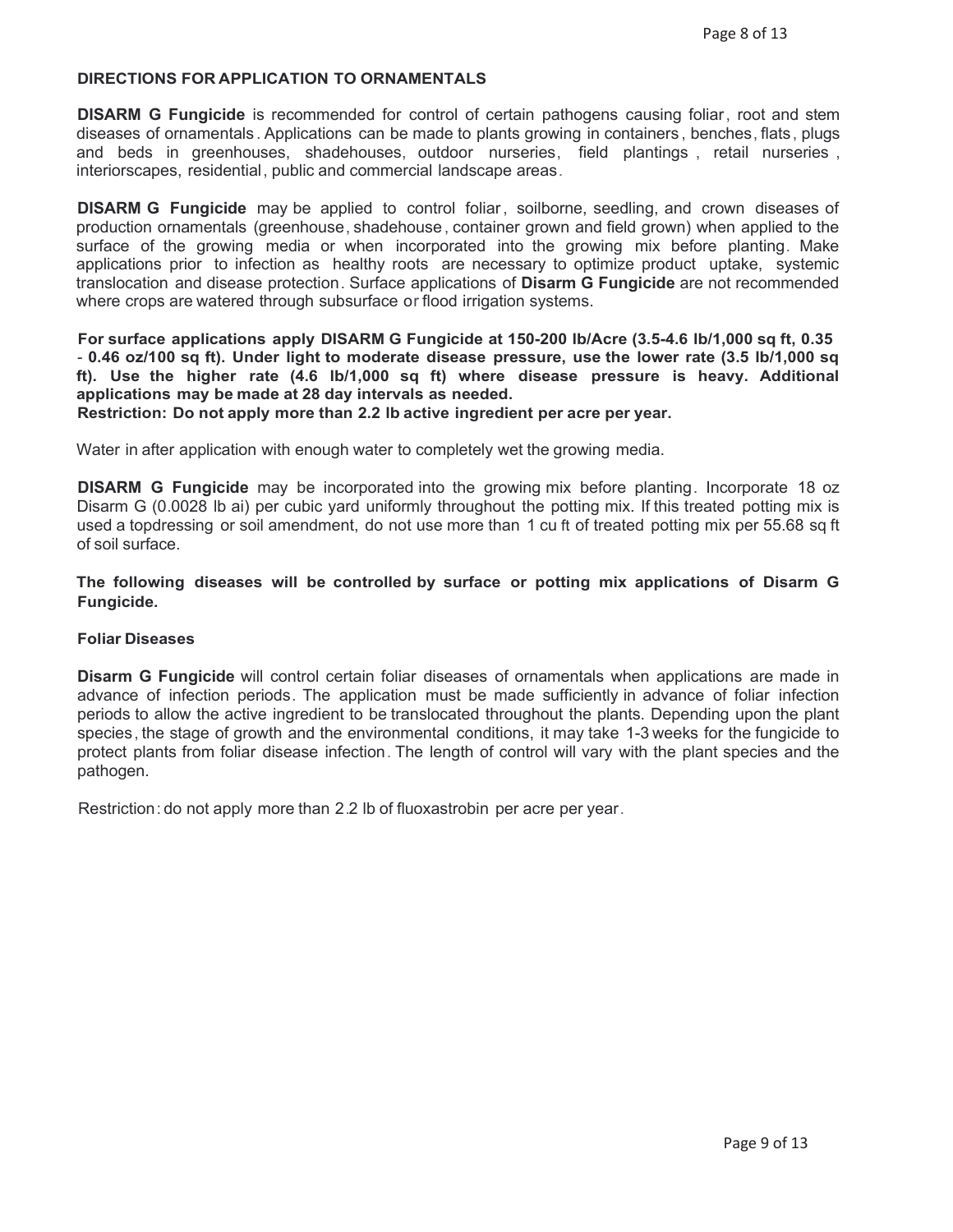### **Foliar Diseases (Pathogens) Controlled by Disarm G Fungicide**

## **LEAF BLIGHTS** *I* **SPOTS**

*Ascochyta* spp.[\*] Alternaria Leaf Spot *(Alternaria* spp.) [\*] Anthracnose *(Colletrichum* spp ., *Elsinoe* spp.) [\*] Cercospora Leaf Spot *(Cercospora* spp.) [\*] Downy Mildew *(Peronospora* spp., *Pseudoperonospora* spp., *Plasmophora* spp., *Bremia* spp.) [\*] *Corynespora* spp. [\*] *Diplocarpon* spp. [\*] *Sclerotinia* spp. [\*] *Venturia* spp. [\*] Myrothecium Leaf Spot *(Myrothecium* spp.) [\*] Septaria Leaf Spot *(Septaria* spp.) [\*]

## **POWDERY MILDEWS**

*Erysiphe* spp. [\*] *Microsphaera* azalea [\*] *Sphaerotheca* parnnosa [\*] *Podospaera* spp., [\*] *Uncinula* spp. [\*]

#### **RUSTS**

Needle Rust *(Melampsora* spp.) [\*] *Phragmidium* spp. [\*] *Puccinia* spp. [\*] *Uromyces* spp . [\*]

## **FLOWER BLIGHTS**

] Anthracnose *(Collectotrichum* spp., *Elsinoe* spp .) [ Botrytis blight *(Botrytis* spp.) [\*]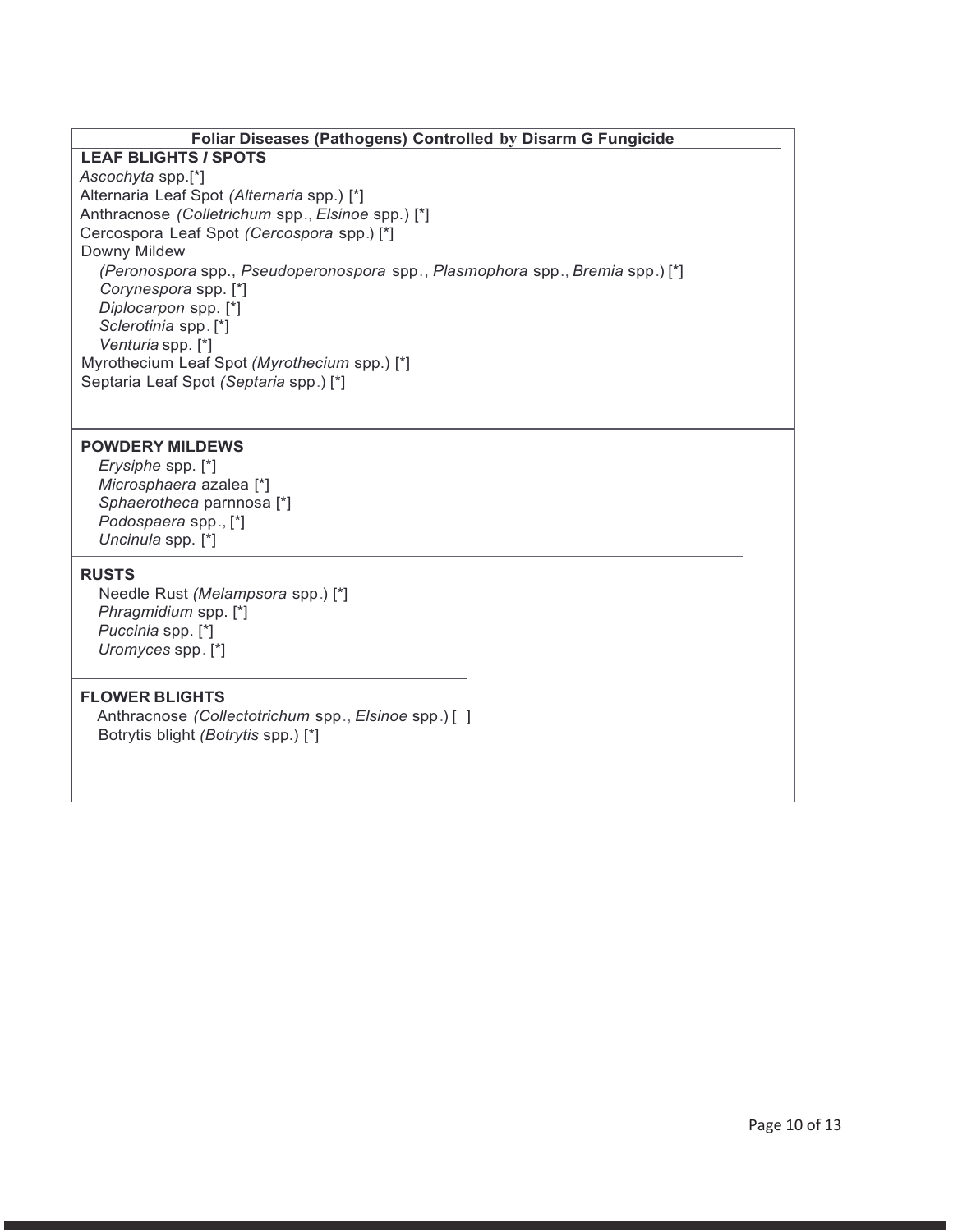## **Soil Borne Diseases**

## **SHOOT/STEM DISEASES**

**(Crown Spray)**

Aerial/Shoot Blight *(Phytophthora* spp.) [\*]

#### **SOILBORNE DISEASES**

*Rhizoctonia so/ani* [\*] *Sclerotium rolfsii* [\*] *Fusarium* spp. [\*]

### **[\* Not for use in California]**

**PLANT SAFETY: DISARM G Fungicide** has been shown to be safe when applied to the ornamental plants listed in the table below. However, due to the large number of genera, species and varieties of ornamental and nursery plants, it is impossible to test every variety or cultivar for tolerance to **DISARM G Fungicide**. Neither the manufacturer nor the seller has determined whether or not **DISARM G Fungicide** can be used safely on genera, species, or varieties of ornamental and nursery plants not specified on this label. The professional user should conduct small scale testing to insure plant safety prior to broad scale commercial use on plant genera and species not listed in this label.

#### **NOTE: DO NOT USE DISARM G Fungicide ON LEATHERLEAF FERN OR OTHER FERNS GROWN UNDER NATURAL OR ARTIFICIAL SHADE.**

| Plants that have been shown to be tolerant to DISARM G Fungicide |                       |  |  |
|------------------------------------------------------------------|-----------------------|--|--|
| African Violet                                                   | Impatiens, Walleriana |  |  |
| Ageratum                                                         | Lantana               |  |  |
| Angelonia                                                        | Lobelia               |  |  |
| Argyranthemum                                                    | Lupine                |  |  |
| Bacopa                                                           | Monarda               |  |  |
| Begonia                                                          | Nemesia               |  |  |
| Calibrachoa                                                      | Osteospermum          |  |  |
| Chrysanthemum                                                    | Pentas                |  |  |
| Coleus                                                           | Petunia               |  |  |
| Dahlia                                                           | Poinsettia            |  |  |
| Dianthus                                                         | Rose                  |  |  |
| Diascia                                                          | Scaevola              |  |  |
| Dogwood                                                          | Snapdragon            |  |  |
| Geranium                                                         | Torenia               |  |  |
| Gerbera Daisy                                                    | Verbena               |  |  |
| Hollyhock                                                        | Zinnia                |  |  |
| Impatiens, New Guinea                                            |                       |  |  |

|                        | <b>GRANULAR SPREADER SETTINGS</b> |                  |                  |  |  |  |
|------------------------|-----------------------------------|------------------|------------------|--|--|--|
| <b>Spreader</b>        | 2 lb/1,000 sq ft                  | 3 lb/1,000 sq ft | 4 lb/1,000 sq ft |  |  |  |
| <b>Cyclone</b>         |                                   |                  | 4%               |  |  |  |
| Lely                   | 311                               | 411              | 511              |  |  |  |
| <b>Lesco</b>           | 10                                | 15               | 16               |  |  |  |
| <b>Scotts RSA/SR-1</b> |                                   |                  |                  |  |  |  |
| <b>Spyker</b>          |                                   | 3%               | 4%               |  |  |  |
| <b>Vicon</b>           | 20                                | 22               | 23               |  |  |  |

**Note: Spreader settings are approx1mate starting po1nts for calibrating equipment.**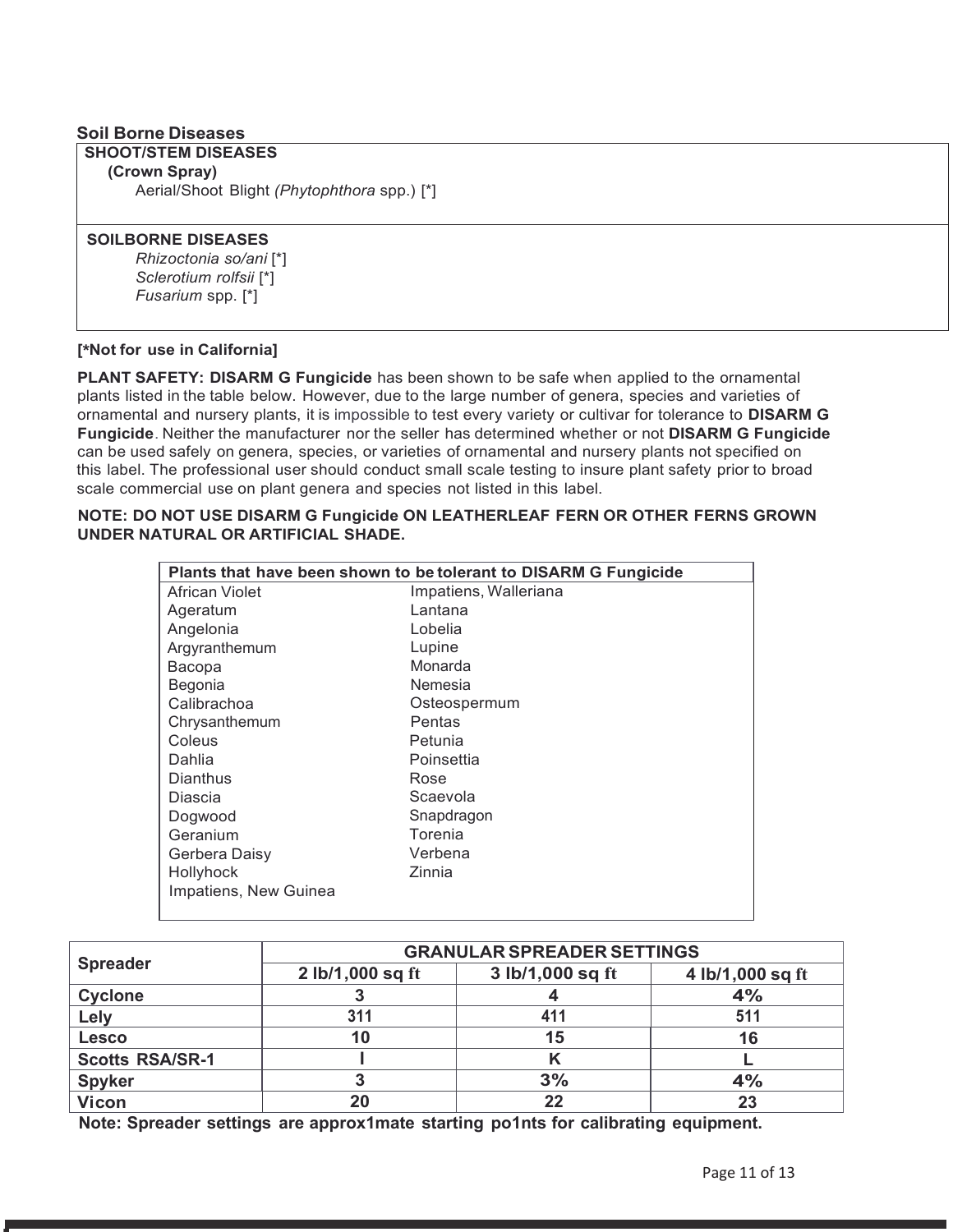## **STORAGE AND DISPOSAL**

Do not contaminate water, food or feed by storage or disposal.

#### **PESTICIDE STORAGE:**

Store in original container and keep tightly closed . Store in a cool dry place.

#### **PESTICIDE DISPOSAL:**

Wastes resulting from the use of this product may be disposed of on site or at an approved waste disposal facility .

#### **CONTAINER HANDLING:**

Non-refillable container . Do not reuse or refill this container. Completely empty bag into application equipment. Then dispose of bag in a sanitary landfill or by incineration, or (if allowed by State and local authorities) by burning. If burned, stay out of smoke. Offer for recycling if available

### **IMPORTANT INFORMATION**

### **READ BEFORE USING PRODUCT**

#### **CONDITIONS OF SALE AND LIMITATION OF WARRANTY AND LIABILITY**

**NOTICE**: Read the entire Directions for Use and Conditions of Sale and Limitation of Warranty and Liability before buying or using this product. If the terms are not acceptable, return the product at once, unopened, and the purchase price will be refunded.

The Directions for Use of this product reflect the opinion of experts based on field use and tests, and must be followed carefully. It is impossible to eliminate all risks associated with the use of this product. Crop injury, ineffectiveness or other unintended consequences may result because of such factors as manner of use or application, weather or crop conditions, presence of other materials or other influencing factors in the use of the product, which are beyond the control of UPL NA Inc. or Seller. Handling, storage, and use of the product by Buyer or User are beyond the control of UPL NA Inc. and Seller. To the extent consistent with applicable law, all such risks shall be assumed by Buyer and User, and Buyer and User agree to hold UPL NA Inc. and Seller harmless for any claims relating to such factors.

## **TO THE EXTENT CONSISTENT WITH APPLICABLE LAW, UPL NA INC. AND SELLER MAKE NO WARRANTIES OF MERCHANTABILITY OR OF FITNESS FOR A PARTICULAR PURPOSE NOR ANY OTHER EXPRESS OR IMPLIED WARRANTY EXCEPT AS STATED ON THIS LABEL.**

To the extent consistent with applicable law, UPL NA Inc. or Seller shall not be liable for any incidental, consequential or special damages resulting from the use or handling of this product and **THE EXCLUSIVE REMEDY OF THE USER OR BUYER, AND THE EXCLUSIVE LIABILITY OF UPL NA INC. AND SELLER FOR ANY AND ALL CLAIMS, LOSSES, INJURIES OR DAMAGES (INCLUDING CLAIMS BASED ON BREACH OF WARRANTY, CONTRACT, NEGLIGENCE, TORT, STRICT LIABILITY OR OTHERWISE) RESULTING FROM THE USE OR HANDLING OF THIS PRODUCT, SHALL BE THE RETURN OF THE PURCHASE PRICE OF THE PRODUCT OR, AT THE ELECTION OF UPL NA INC. OR SELLER, THE REPLACEMENT OF THE PRODUCT.**

UPL NA Inc. and Seller offer this product, and Buyer and User accept it, subject to the foregoing conditions of sale and limitations of warranty and of liability, which may not be modified except by written agreement signed by the duly authorized representative of UPL NA Inc.